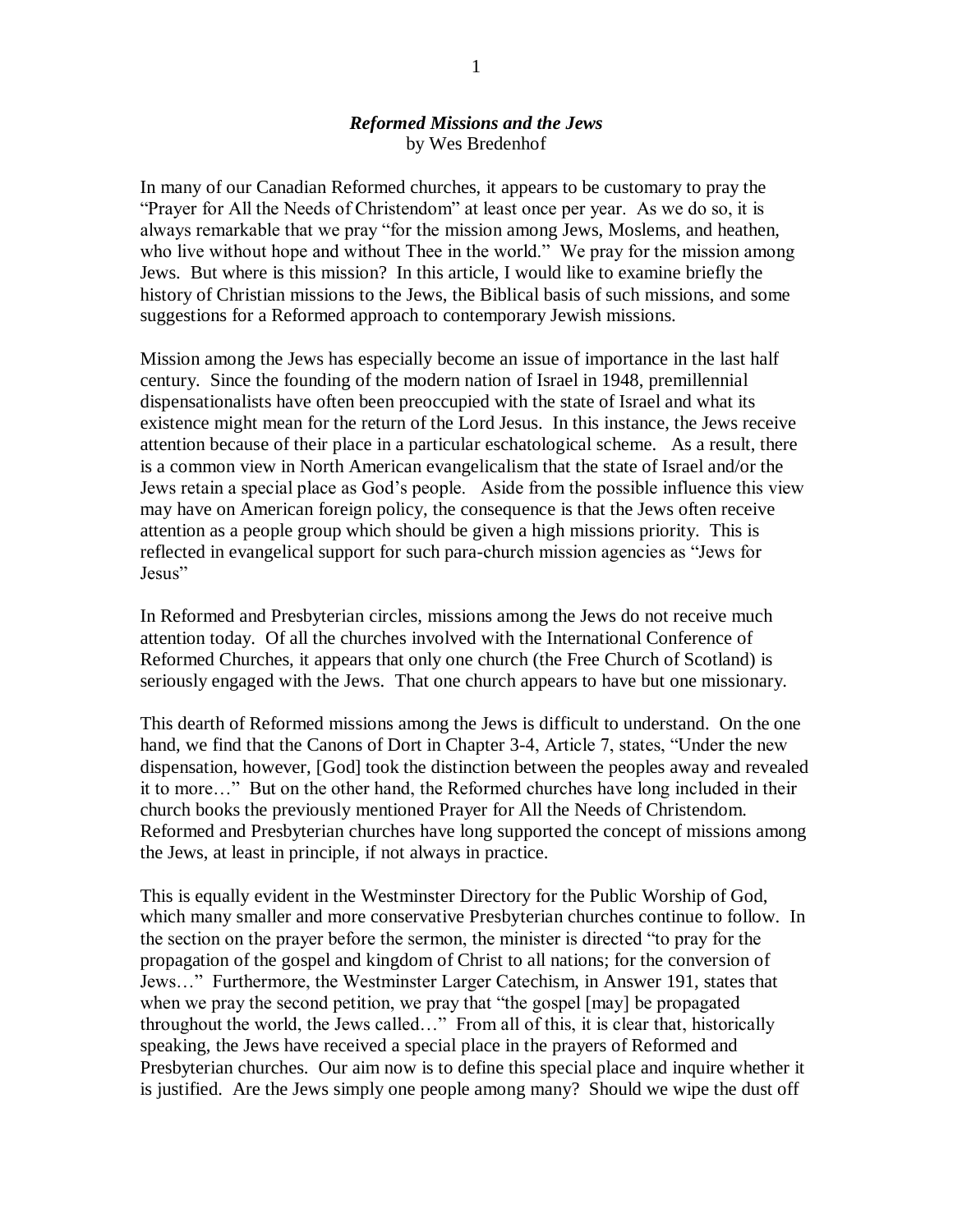our feet when it comes to the Jews and move along to other peoples who are more interested? What direction should Reformed missiology take when it comes to the Jews?

# **Brief History of Jewish Missions**

To begin answering these questions, let us take a brief look back at the way these issues have been addressed in the past. While the early church was initially almost completely Jewish, the church eventually became known as a Gentile institution. Throughout the Middle Ages, the gap between church and synagogue grew ever wider. Jews and Christians scarcely conversed and it does not appear that meaningful Christian missions among the Jews were undertaken. In the seventh and eighth centuries, Emperor Leo III made an effort to forcibly convert the Jews in order to consolidate his empire. However, as mission historian Stephen Neill concludes, "this can hardly be regarded as missionary work."<sup>1</sup> Pope Gregory the Great did argue for a gentle, persuasive preaching strategy in reaching out to the Jews, but he was exceptional in his views.<sup>2</sup> Whatever work was done among the Jews in the Middle Ages can be characterized as coercive rather than meaningfully missionary. More often than not, when Jews did not convert they were resettled or attacked. If they did convert, they were accepted neither by other Christians nor by their fellow-Jews.<sup>3</sup> Medieval Europe did not present a favourable milieu for missions to the Jews.

This did not change with the first years of the Reformation. By the early 1500s, suspicion and dread of the Jews were rampant throughout Europe. In fact, there was a commonly held view in Europe that beyond the Ottoman Empire there were a great number of cannibalistic Jews preparing to rampage through Europe. The myth of the socalled Red Jews accounts for much of Early Modern Europe's animosity towards the Jewish people.<sup>4</sup>

Unfortunately, this animosity was also carried by some of the Reformers at certain times. It is well known that, for most of his life, Martin Luther had a very negative perception of the Jews of his day. However, in 1523, Luther wrote a tract in which he argued that the preaching of the true gospel would lead to the conversion of the Jews. The name of the tract was: "That Jesus Christ Was Born a Jew." This tract has been seen by some as a positive overture to the Jews. However, this overture was not well received. Eventually, Luther became much more polemical towards the Jews. In 1538, he wrote an anti-Jewish work entitled, "Against the Sabbatarians." In 1543, he followed up with "On the Jews and their Lies." As J.S. Ross points out, "This book was to play so fateful a role in the development of anti-Semitism in Western culture."<sup>5</sup> On one occasion, Luther is reported

<sup>&</sup>lt;sup>1</sup> *A History of Christian Missions*, Stephen Neill, Pelican, 1964, pp.83-84.

<sup>2</sup> *Transforming Mission*, David Bosch, Orbis, 1991, p.226.

<sup>3</sup> *Ibid.*.

<sup>4</sup> *The Red Jews: Antisemitism in the Apocalyptic Age: 1200-1600*, Andrew Gow, E.J. Brill, 1995. Cf. "Jews and Anti-Semitism in Early Modern Germany," by Stephen G. Burnett, in *the Sixteenth Century Journal* 27.4 (1996), p.1062ff. 5 "Work Among the Jewish People: Historical Perspectives and the Contemporary Challenge," by J.S.

Ross, in *Proceedings of the International Conference of Reformed Churches 2001*, Inheritance, 2001, p.181.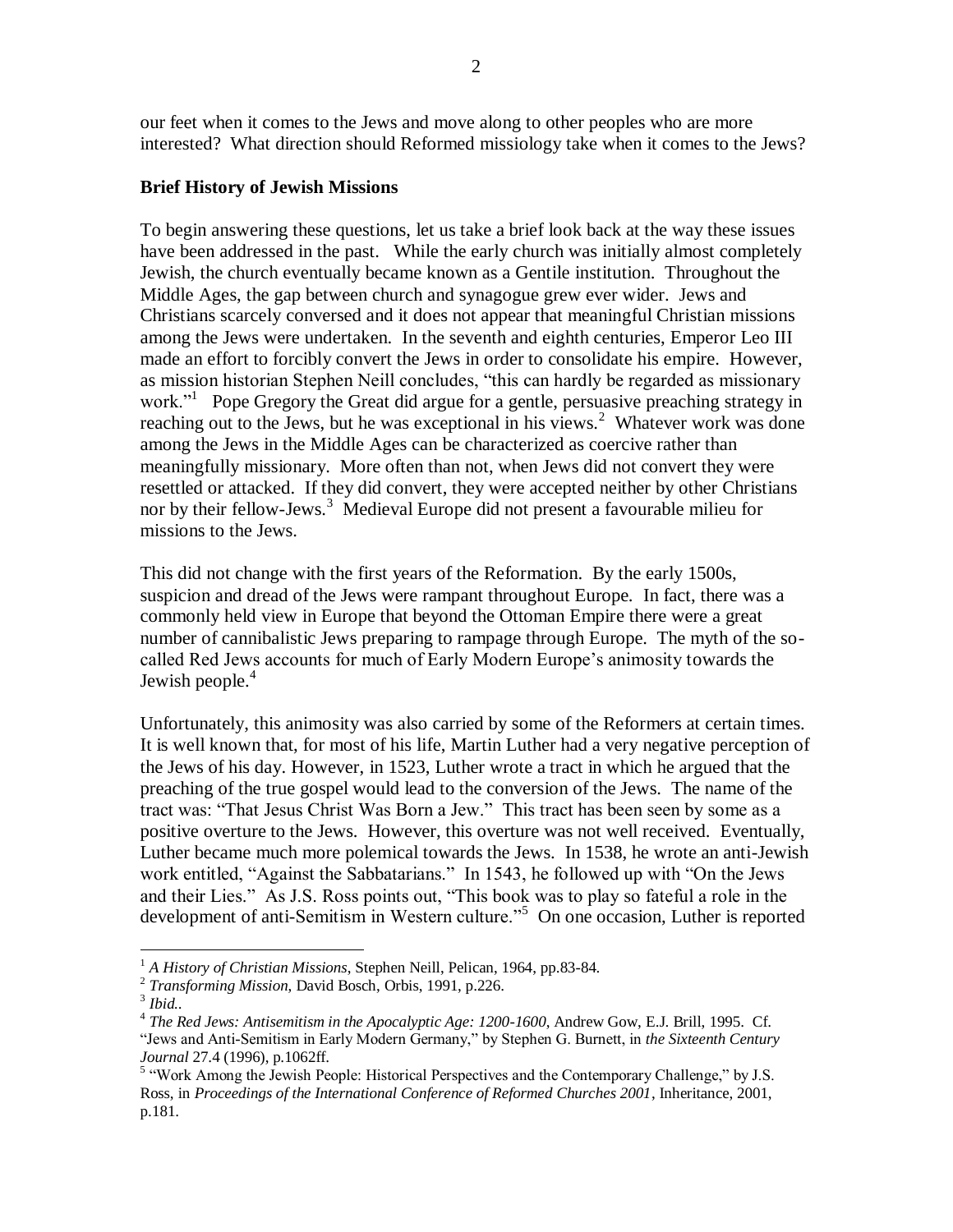to have written, "If it is a mark of a good Christian to hate the Jews, what excellent Christians all of us are."<sup>6</sup> Towards the end of his life, Luther may have mellowed on this point again, but the sad fact was that the damage was done. Ross again: "The immediate result of Luther"s anti-Jewishness was the paralysis, for two hundred years, of Protestant attempts to evangelize Jews in Germany."<sup>7</sup> Much more could be said about Luther and the Jews, but we will push ahead to John Calvin.

Unlike Martin Luther, John Calvin probably had little personal contact with Jewish people. There were few, if any, Jews living in France during Calvin"s upbringing. Furthermore, his adopted city of Geneva did not allow Jewish people to live there. Nevertheless, we can say that he appears to have been familiar with Jewish authors since he occasionally interacts with them in a general way. Some of the remarks in his commentaries sound typical for his day. On Daniel 2:39, for instance, Calvin writes,

The rabbis confound the two monarchies, through their desire to comprehend under the second what they call the kingdom of the Greeks; but they display the grossest ignorance and dishonesty. For they do not err through simple ignorance, but they purposely desire to overthrow what the Scripture here states clearly concerning the advent of Christ.<sup>8</sup>

These comments are clearly directed towards contemporary Jews who reached a different interpretation of the text in question. Comments with this sort of disparaging tone towards the Jews can be found throughout Calvin"s writings. However, we do occasionally hear a different Calvin. We find these words in the *Institutes:*

Therefore, that they [the Jews] might not be defrauded of their privilege, the gospel had to be announced to them first. For they are, so to speak, like the firstborn in God"s household. Accordingly, this honor was to be given to them until they refused what was offered, and by their ungratefulness caused it to be transferred to the Gentiles. Yet, despite the great obstinacy with which they continue to wage war against the gospel, we must not despise them, while we consider that, for the sake of the promise, God's blessing still rests among them. For the apostle indeed testifies that it will never be completely taken away: "For the gifts and the calling of God are without repentance."<sup>9</sup>

Calvin thus appears to have been of a better mold than Luther, or at least led future generations down a better road. Yet, the evidence appears to indicate that Calvin shared Luther's overall lack of concern for the salvation of the Jews.<sup>10</sup> This being what it may,

<sup>6</sup> Quoted in *Hal Lindsey and the Restoration of the Jews,* Steve Schlissel and David Brown, Still Waters Revival Books, p.46.

 $<sup>7</sup>$  Ross, p.181. "Though not a few Lutherans fervently believe in and pray for the spiritual restoration of</sup> Israel, it may well be that the roots of Post-Reformation ecclesiastical anti-Semitism are to be found in Luther"s theology." Schlissel, p.30.

<sup>8</sup> *Calvin's Commentaries* (Daniel), Baker Book House reprint, p.174.

<sup>9</sup> *Institutes of the Christian Religion* (Battles edition), 4.16.14.

<sup>10</sup> Ross, *op.cit*. Cf. "Book Review of *Reformation und Judentum: Israel-Lehren und Einstellungen zum Judentum von Luther bis zum fruhen Calvin*," by Andrew Gow in *Calvin Theological Journal* 37.2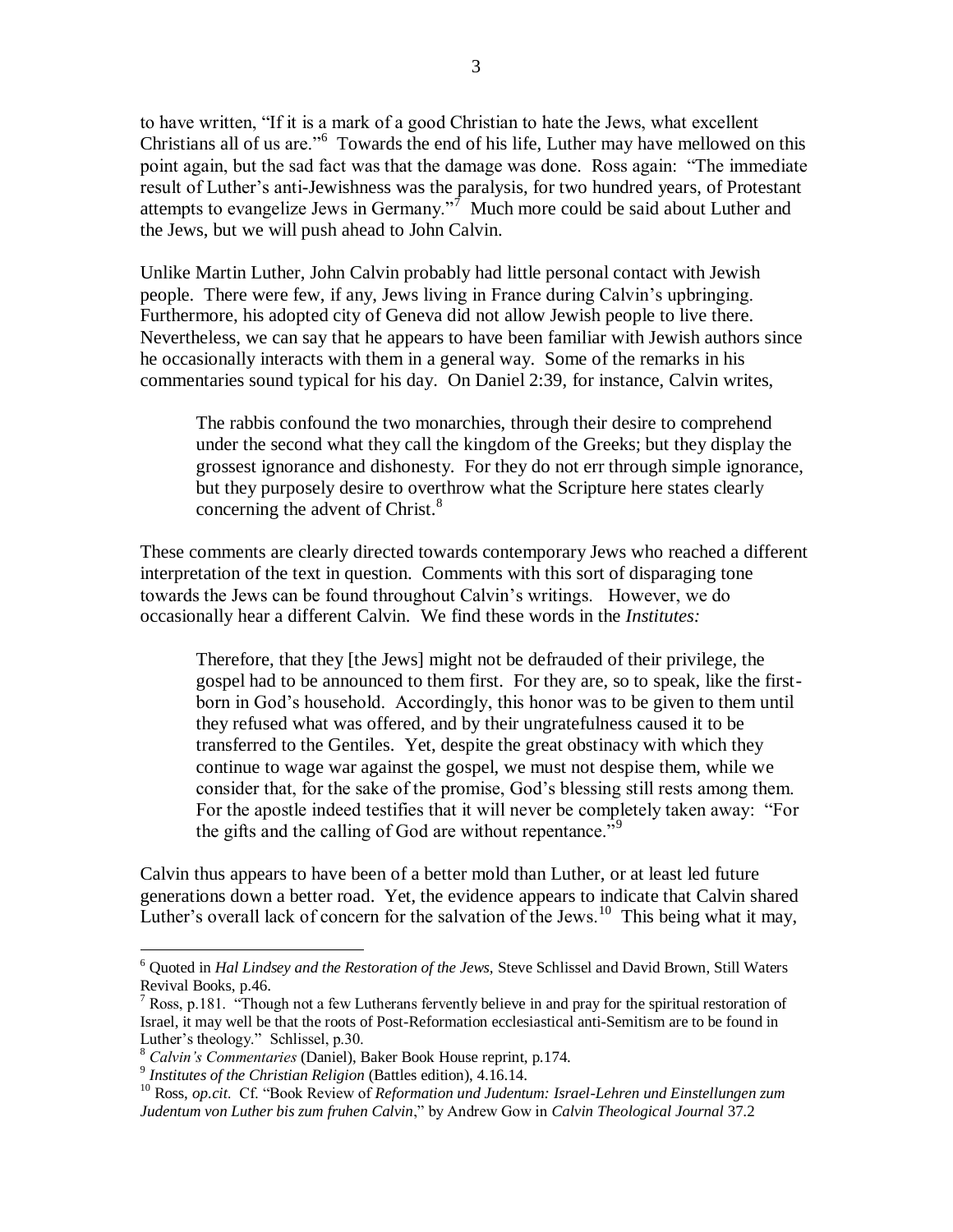we must understand this apparent lack of concern in the overall context of an extremely anti-Jewish culture in Early Modern Europe. Remember: there were mass expulsions of Jews from central and western Europe from 1536 to 1560. If nothing else, we learn from this that, more than we often realize, we are affected by the culture in which we live.

Other Reformers such as Martin Bucer and Heinrich Bullinger were more positively oriented towards the Jews and their salvation. Bullinger compared Luther"s attitude and methods to those of the Roman Catholic Inquisition. Bucer sought to win the hearts of the Jews for Jesus Christ by inadvisably giving them "long-winded and complicated sermons."<sup>11</sup> The Reformer Peter Martyr led a Jew by the name of John Immanuel Tremellius to the Reformed faith. After spending some time in England, Tremellius moved on to Heidelberg where he was an Old Testament professor from 1561 to 1577. To some degree, he appears to have been involved with the writing of the Heidelberg Catechism. $^{12}$ 

As we move on from the time of the Reformation, we find that evangelistic outreach to the Jews begins to receive more emphasis. In the  $17<sup>th</sup>$  century, more and more Reformed churches believed that Scripture passages such as Romans 9-11 taught that we ought to expect a mass conversion of the Jews before the return of the Lord Jesus. This is reflected in the Dutch *Staten Bijbel* annotations.<sup>13</sup> This way of thinking became especially dominant in the Scottish Presbyterian churches. Samuel Rutherford, for instance, encouraged believers to pray eagerly for the mass conversion of the Jewish people. Listen to what he writes in one of his letters:

O to see the sight, next to Christ"s coming in the clouds, the most joyful! Our elder brethren the Jews and Christ fall upon one another"s necks and kiss each other! They have been long asunder; they will be kind to one another when they meet. O day! O longed-for and lovely day – dawn! O sweet Jesus, let me see that sight which will be as life from the dead, Thee and Thy ancient people in mutual embraces.<sup>14</sup>

This quote gives you a good sense of the enthusiasm of Rutherford and others for the socalled restoration of the Jews. This is worth noting. It is also worth nothing that this enthusiasm developed from a certain view of Paul"s teaching in Romans 9-11. In fact,

<sup>(</sup>Nov.2002), pp.365-367, "Detmers concludes that Calvin became increasingly hostile toward Jews and Judaism as he aged…"

 $11$  Ross, pp.181-182.

<sup>12</sup> *Ibid.*

<sup>&</sup>lt;sup>13</sup> On Romans 11:26, "Dat is, niet eenige weinigen, maar een zeer groote menigte, en gelijk als de gansche Joodsche natie." [That is, not a few, but a very great number, and in a manner, the whole Jewish nation…]. Herman Witsius quotes this annotation and goes on to write, "They depart from the apostle's meaning, who, by 'all Israel,' understand the 'mystical Israel,' or the people of God, consisting both of Jews and Gentiles, without admitting the conversion of the whole Jewish nation, in the sense we have mentioned." Quoted by Schlissel, p.49.

<sup>&</sup>lt;sup>14</sup> Ross., p.183. Ross quotes from *Letters of Samuel Rutherford*, Andrew Bonar ed., Oliphant, Anderson & Ferrier, 1891, p.122f.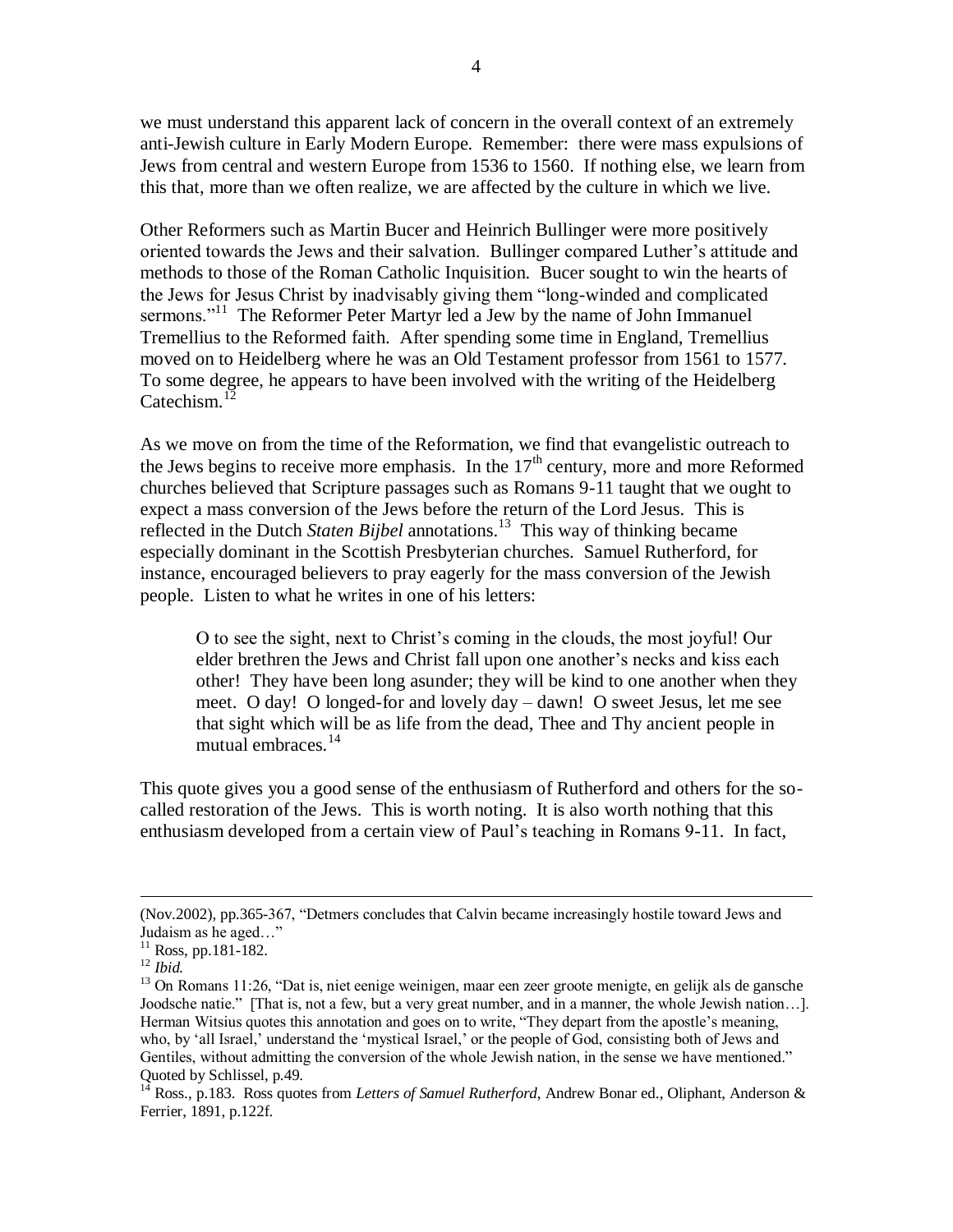we can say that post-Reformation enthusiasm for outreach to the Jews was at least partly, if not mostly, eschatologically motivated.

In the  $18<sup>th</sup>$  century, it was much the same. Jonathan Edwards, for instance, understood that Israel would be restored as part of the fall of Antichrist. After this event, the "latterday Glory" would arrive. It is unclear whether the enthusiasm of Edwards (or of Rutherford before him) actually led to evangelistic work among the Jews. However, J.S. Ross does indicate that 18<sup>th</sup> century missions to native peoples in North America may have had their roots at least partly in a concern for the salvation of the Jews. According to Ross, John Eliot and other pioneering missionaries among native Americans believed that the native people were the so-called ten lost tribes of Israel. So, even though work was not necessarily being done among Jews in Europe, some European Christians believed they were missionizing the Jews by evangelizing the first inhabitants of North America.<sup>15</sup> The important point here is that these missions were all eschatologically motivated, based as they were upon a postmillennial outlook which anticipated the spiritual restoration of Israel.

Before we move on, let us also stop a minute at the  $19<sup>th</sup>$  century. In this time, it is again the Scottish churches that stand out in their enthusiasm for outreach to the Jews. It was first in the Church of Scotland, and then later also with the Free Church of Scotland. The remarkable thing is that there was a shift in thinking at this time with respect to the motivation for missions to the Jews. Premillennialism started to become popular, both in certain areas of Europe and especially in the United States. Eschatology became very controversial. In this context, the notion of a moral obligation to Israel emerged as the primary motivator behind missions to the Jews.<sup>16</sup> What was this moral obligation? John Braidwood, writing in 1853, describes it in this way, "The Jews are the whole world"s benefactors. Through Jewish hands and eyes God has sent his lively oracles of truth to us. They penned, and they preserved the Bible."<sup>17</sup> In other words, we owe a debt of gratitude to the Jews. This debt should motivate us to make their evangelization a priority. It is true that many proponents of Jewish missions today continue to build their case at least partly on a certain system of eschatology (typically either premillennial or postmillennial), but there are also those, such as J.S. Ross, who argue primarily on the basis of this moral obligation.

#### **New Testament Directions**

The question for us is: in which direction does Scripture lead us? Let us now turn to that question and briefly look at some of the relevant passages from the New Testament. There are important passages in the Old Testament as well, but for the sake of space, we will restrict ourselves to the New Testament.<sup>18</sup>

<sup>15</sup> *Ibid*., p.184.

<sup>&</sup>lt;sup>16</sup> *Ibid.*, pp.197-98. Schlissel (p.32) quotes from Thomas Collier, writing in the time of Oliver Cromwell. Collier makes a similar case – thus demonstrating that the moral obligation argument has been in existence since at least the  $17<sup>th</sup>$  century.

<sup>17</sup> *The Puritan Hope*, Iain Murray, Banner of Truth, 1971, p.177.

<sup>&</sup>lt;sup>18</sup> With respect to the Old Testament, in passing I would mention that B. Wielenga's doctoral dissertation *Verbond en Zending* (Kampen, 2000) might prove helpful for developing a broader Biblical basis for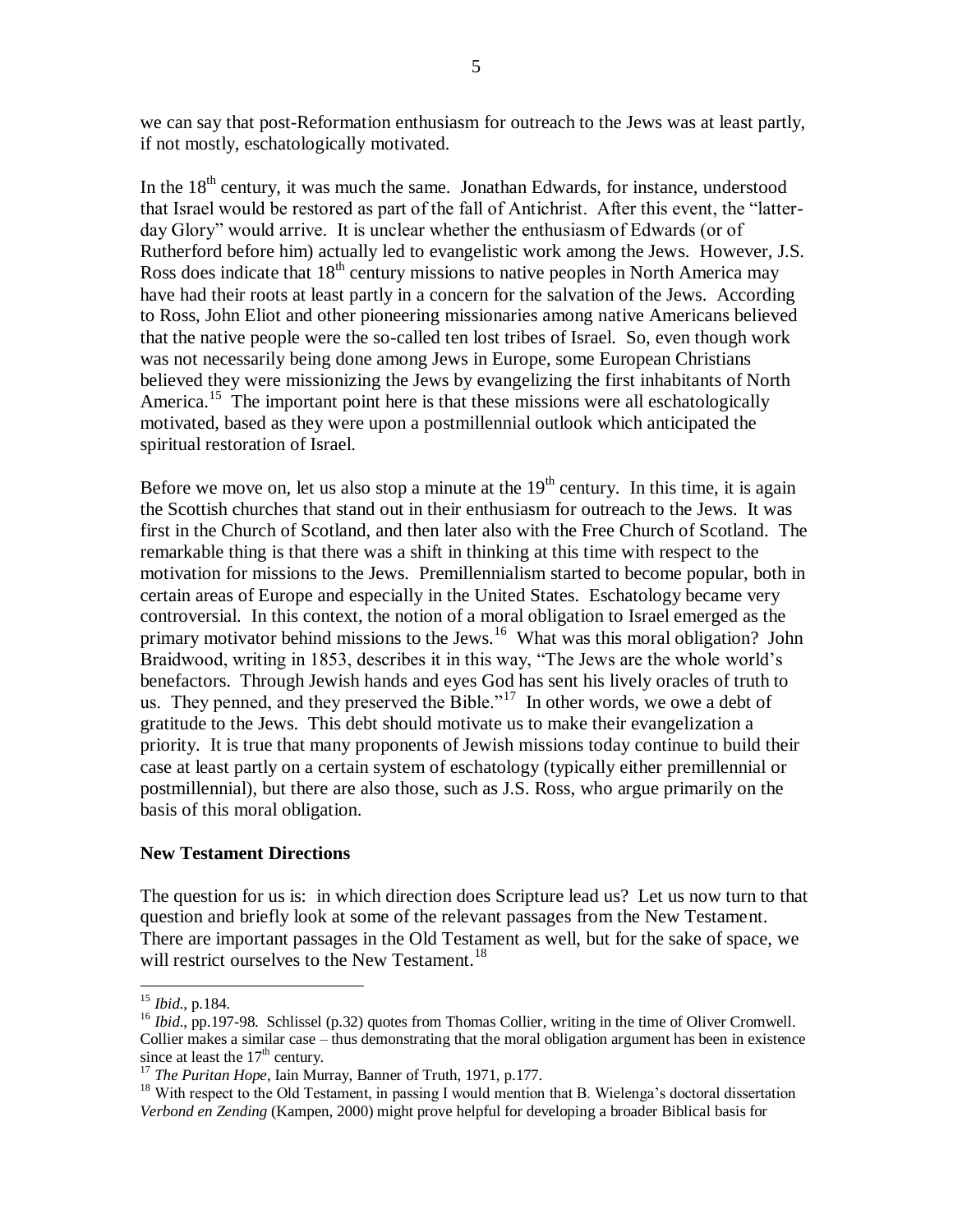We may begin by looking briefly at Luke 19:41. The gospel of Luke (and Volume 2 in the Acts) accentuates the tenuous relationship between the Lord Jesus and the Jewish people. On the one hand, we see the Jewish people rejecting the Saviour. But on the other hand, we see our Lord filled with sadness and distress over their lack of faith. That is clearly evident in this passage, "Now as He drew near (to Jerusalem), He saw the city and wept over it…" What follows are words of judgment over Jerusalem for their rejection of the Lord Jesus. But this does not mitigate the fact that our Saviour"s tears flowed because of these people. We will momentarily deal with Paul in more detail, but right now, it is worth noting that he clearly showed his sadness over their rejection of the gospel as well. He said it in Romans 10:1, "Brethren, my heart's desire and prayer to God for Israel is that they may be saved." Should this not also be our desire? Should we not also be sad that these people, to whom were entrusted the oracles of God, have turned their backs on the Messiah?

The Great Commission of Matthew 28 should also receive our attention when we consider the Jews. In connection with this text, we consider them without any special status. Through the apostles, our Lord Jesus sent out the church to "make disciples of all nations." We know that He did not make any exceptions when He said this. "All nations" means exactly what it says. We cannot exclude the Jewish people in whichever nation they may be found, also in the uniquely Jewish nation of modern Israel. Therefore, we may unequivocally say that the Great Commission does motivate us to missions among the Jews.

It is clear that the mission of the New Testament church began with the Jews. This unfolded according to the pattern set by Christ in Acts 1:8, "…you shall be witnesses to Me in Jerusalem, and in all Judea and Samaria, and to the end of the earth." From what follows in the book of Acts, it is evident that these words were initially descriptive rather than prescriptive. Today as we look at these words, it is clear that even as Paul and other apostles were bringing the good news to the end of the earth, the Jews were still being evangelized in Jerusalem and in Judea. We know this from the central role that Jerusalem continues to play even to the end of the book. Paul ends up in Rome because he was accused of defiling the temple in Jerusalem. Hence, we cannot conclude that the pattern given by Christ in Acts 1:8 was conceived of as something with a beginning and an end – as if the apostles were beginning with the Jews and ending with the Gentiles. There was an historical progression to be sure, but the progression does not rule out the fact that God started with the Jews and intends the church to continue working for the evangelization of the Jews, even after the end of the earth has been reached. We may not employ Acts 1:8 to forget about the Jews!

At this point, let us take note of what Paul writes in Romans 3:1-2. We read there, "What advantage has the Jew, or what is the profit of circumcision? Much in every way!

missions to the Jews. In his dissertation, Wielenga attempts to develop a Reformed missiology upon the basis of classical covenant theology. Cf. "God"s Covenant: A Key to Missions," L.J. Joosse, in *Semi-Annual Newsletter of the Missions Committee of the ICRC*, October 2002 and *Covenant and Mission: Mission's Covenantal Character,* Bob Wielenga, unpublished paper.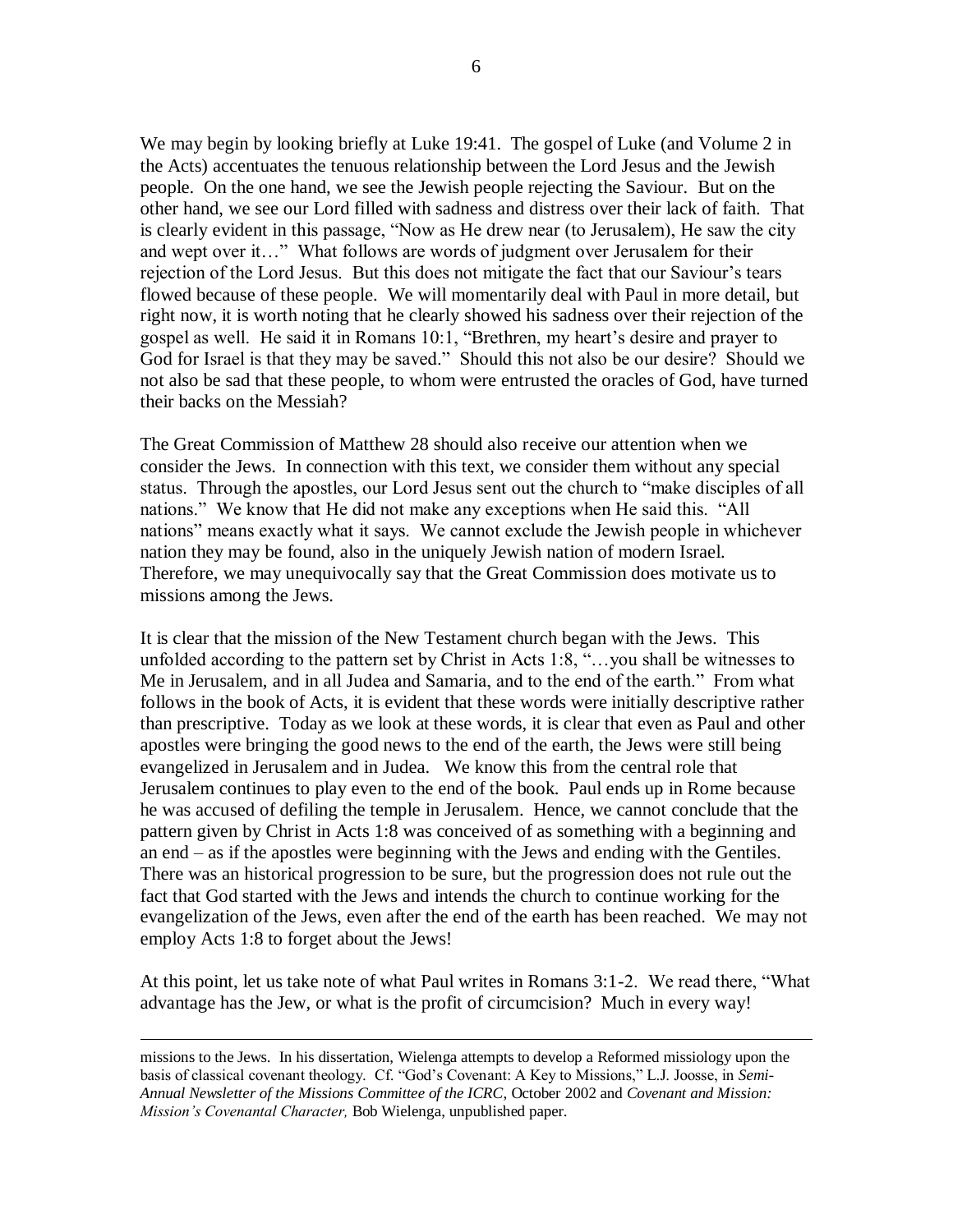Chiefly because to them were committed the oracles of God." He said something similar in Romans 9:3-5,

For I could wish that I myself were accursed from Christ for my brethren, my countrymen according to the flesh, who are Israelites, to whom pertain the adoption, the glory, the covenants, the giving of the law, the service of God, and the promises; of whom are the fathers and from whom, according to the flesh, Christ came, who is over all, the eternally blessed God. Amen.

Notice again in these words that Paul has an earnest desire for the salvation of his fellow Jews! If it would make any difference, he would even allow himself to be accursed for their sake. How can we ignore them? Moreover, Paul in these two passages reminds us of what we are already saw in our overview of the history of missions to the Jews: the moral obligation. Regardless of what eschatological view we take, we cannot deny that we are the heirs of the Jews. Through the Jews we received all the things mentioned by Paul – in fact, we received Paul himself, and even greater yet, we received Jesus Christ! Do we not owe a debt of gratitude to the Jewish people for all these blessings? Paul"s words show us that there is indeed something special about the Jews. Even if we can no longer speak about them as God"s special chosen people, there is no way we can change history. We cannot change what the Scriptures relate, namely, that God worked through the Jews to bring salvation to us.

I believe this provides a strong basis for missions to the Jews today. However, is there a stronger basis to be found in Romans 9-11?

## **Romans 9-11**

This is a section of Scripture that has been very controversial. Paul makes several statements in these chapters that have caused no end of debate. For our purposes, we are interested in whether or not God"s Word in this place provides a solid ground on which to base missions to the Jews today.

We are dealing here with three full chapters in which the discussion ranges over a considerable amount of terrain. I would like to focus on one particular verse, since it seems to hit on the crux of the matter. The verse is Romans 11:26, "And so all Israel will be saved, as it is written: "The Deliverer will come out of Zion, and He will turn away ungodliness from Jacob…" The question here is, what does Paul mean when he says that "All Israel will be saved…"? Should we understand him to be referring to a massive conversion of ethnic Jews to faith in Christ? If so, does this passage provide a basis for missions to the Jews?

Let us take a brief survey of approaches to this question. This brief survey follows what William Hendriksen offers in his commentary on Romans.<sup>19</sup> Speaking historically, it was common for Reformed commentators to understand "all Israel" as a reference to all, or at

 $\overline{a}$ <sup>19</sup> *New Testament Commentary: Romans,* William Hendriksen, Baker, 1980, pp.379-382.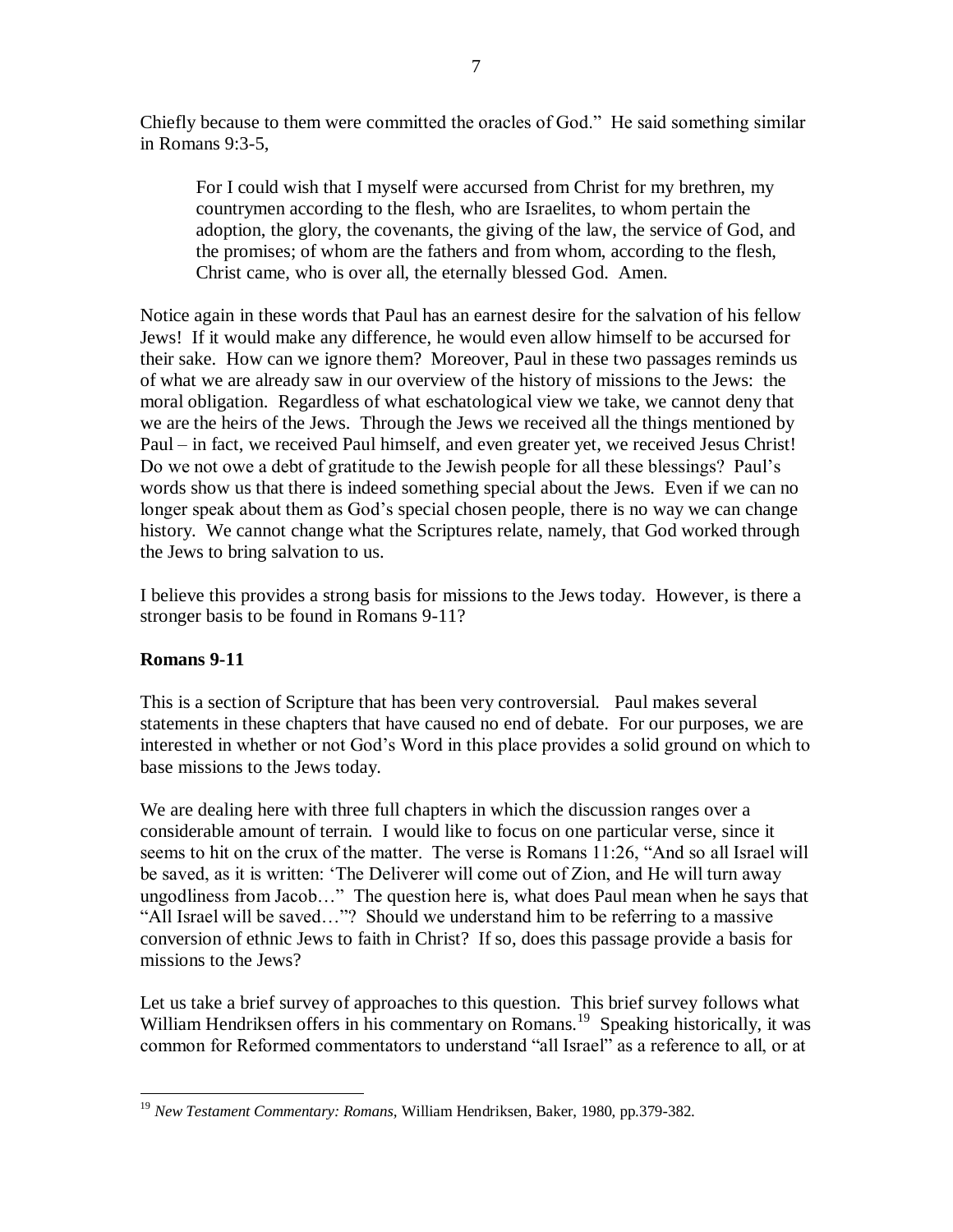least virtually all, the Jewish people living on earth when the Lord Jesus returns.<sup>20</sup> When all the elect Gentiles have been gathered in, then there will be a mass conversion of Jews to our Lord Jesus Christ.

The first approach, then, is to argue that Paul is showing how God will save so many Jews in the future that it may be said in general that "all Israel will be saved." This argument is based first on hints of this that seem to appear in verses 11, 12, 15, 16, and 25. Next, verse 25 seems to indicate that there will be an end to the partial blindness or hardening among ethnic Israel. In the third place, it would be unnatural to understand Israel in verse 26 as referring to a different entity than in verses 1-24 and verses 28-31. In those verses, the reference is clearly to the ethnic Jews, rather than Israel in any kind of spiritual sense. Fourth, if Paul were teaching that all elect Jews will be saved, the word "mystery" in verse 25 would seem to be out of place. In the last place, this approach seems to do the most justice to the Old Testament quotations from Isaiah and Jeremiah in verses 26 and 27. These verses speak of a "comprehensive banishment of that sin that has been the cause of Israel's alienation from God."<sup>21</sup>

Hendriksen indicates several difficulties with this approach. He argues that "this theory…fails to do justice to the word *all* in "all Israel." Does not "all Israel" sound very strange as a description of the (comparatively) tiny fraction of Jews who will still be living on earth just before, or at the moment of, Christ"s Return? As a counter-response, one could ask Hendriksen how he knows how great the number of Jews will be at the return of our Saviour. A second argument from Hendriksen is this: "The context clearly indicates that in writing about the salvation of Israelites and Gentiles Paul is not limiting his thoughts to what will take place in the future. He very definitely includes what is happening *now*. See especially verses 30 and 31." However, we might respond, what Paul describes in verses 30 and 31 is the present disobedience of the Jews. Nobody denies that they are presently disobedient. The issue is: what will happen to them in the future?

One of Hendriksen"s stronger arguments is that "The reader has not been prepared for the idea of a mass conversion of Israelites. All along Paul stresses the very opposite, namely, the salvation, in any age (past, present, future) of *a remnant*…If Rom.11:26 actually teaches a mass conversion of the Jews, would it not seem as if Paul were saying, "Forget what I told you previously'?" Though the relative strength of this argument is acknowledged, it is debatable whether the references to a "remnant" elsewhere in Romans *necessarily* refer ahead to the future event described here in Romans 11:26.

There are more arguments and counter-arguments that could be made with this first, most popular interpretation, but this is just a taste of some of the issues involved. Let us move on to another possible interpretation, the one offered by John Calvin. Calvin argues that

<sup>&</sup>lt;sup>20</sup> Schlissel (p.50 and pp.53-57) lists numerous Reformed interpreters who have held to this position. Among them are Cocceius, Alting, Witsius, Koelman, Brakel, John Murrary, Charles Hodge, A..A. Hodge, and Jonathan Edwards. For a list of Puritan authors, cf. *the Puritan Hope*, Iain Murray, pp.44-45.

<sup>21</sup> *New Geneva Study Bible*, Thomas Nelson, 1995, p.1788. The detailed presentation of this first point follows NGSB.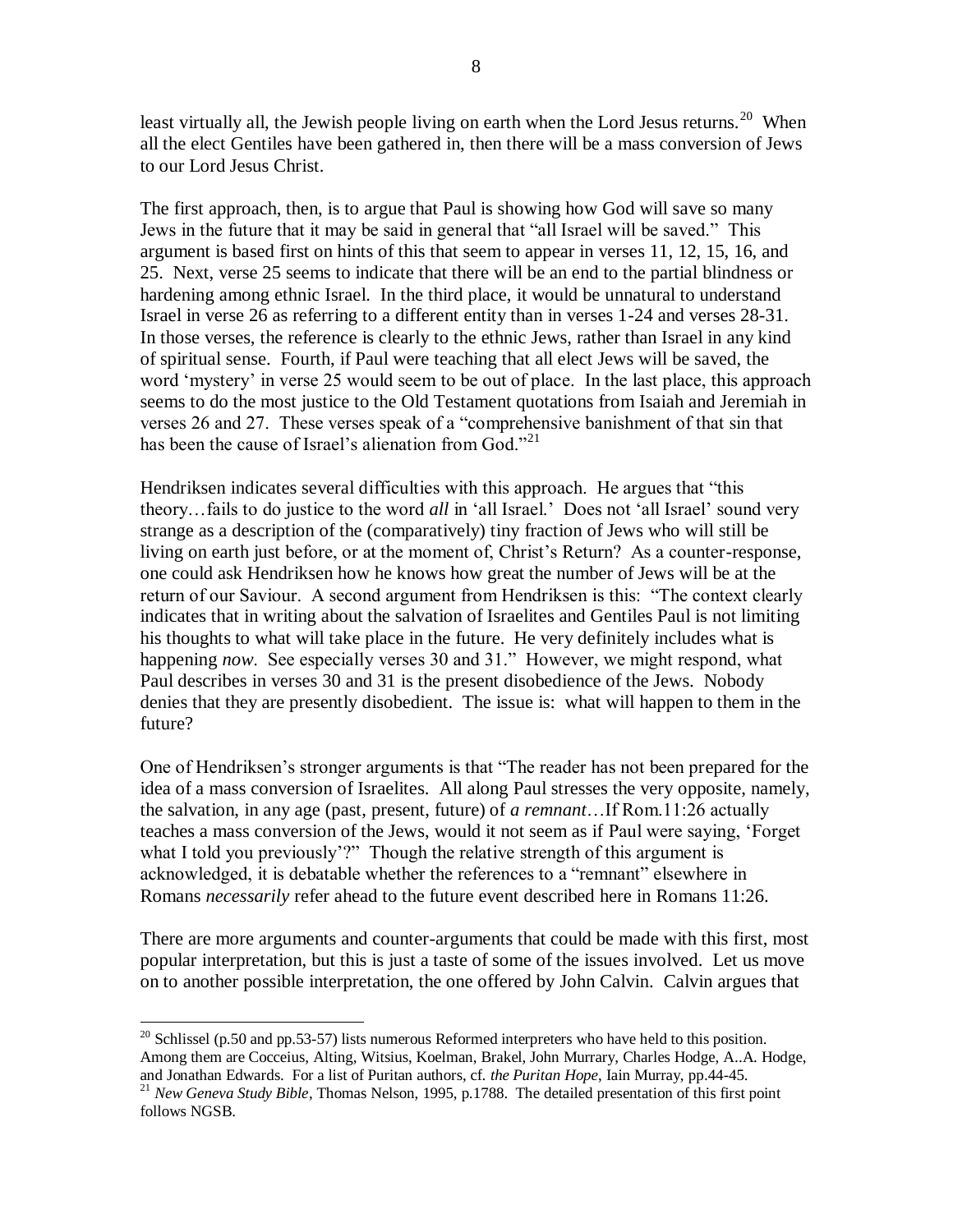" "All Israel" refers to the total number of the elect throughout history, all those who are ultimately saved, both Jews and Gentiles. Hendriksen asserts that Calvin is correct in understanding "Israel" spiritually as a reference to the elect. However, he maintains that it is unnatural for Calvin to change the meaning of the term "Israel" when in all prior references it clearly points to the Jews. In this way, Calvin does not really do justice to the context. I agree with Hendriksen's assessment.

The third approach that Hendriksen offers is his own interpretation. He maintains that "The term "All Israel" means the total number of elect Jews, the sum of all Israel"s remnants." While he maintains that the reference is to those of Jewish religion or ethnicity, Hendriksen restricts it to those Jews who are elect. We could paraphrase his interpretation in this fashion: "And so all the elect Jews will be saved." However, we could bring two objections to this interpretation. First, the criticism applied to Calvin can be equally applied to Hendriksen. The context speaks clearly of Israel in a general quantitative sense, therefore it is unnatural to restrict it qualitatively to the elect of Israel in verse 26. Second, Paul does not need to tell his readers that all the elect Jews will be saved. This is an obvious truth, a tautology. While we may not limit the Holy Spirit if He so desires to employ a tautology, it does seem rather out of place in the context of the usually tight reasoning of the apostle Paul.

So, having surveyed the different approaches, where should we stand? This is one of the most challenging issues in the New Testament. There are no easy answers. The first interpretation seems to have the least number of difficulties – but yet, there we also find problems, especially when it comes to integrating the notion of a remnant into an exegesis of Romans 11:26. So, where do we go? I think of what Peter wrote in his second epistle about some of Paul"s writings. Peter says in 2 Peter 3:16 that Paul has "some things hard to understand, which untaught and unstable people twist to their own destruction, as they do also the rest of the Scriptures." While it cannot be said that Hendriksen, Calvin or any other Reformed interpreters of this passage have twisted it to their own destruction, I would note that this is a passage "hard to understand." Without any shame, we may humbly acknowledge that. And having acknowledged that, we should be cautious in building any program of missions to the Jews solely on the basis of this passage. As we noted previously, there are plenty of other passages in God"s Word that provide the basis – we can do without Romans 11 if we have to.

## **The Question of Strategy – Some Tentative Suggestions**

We have now seen that we certainly do have a Biblical basis for missions to the Jews. Now the question arises, how? How shall we do these missions? Since I have no experience in outreach to the Jews, I can only attempt to suggest answers to these questions in a very tentative way. Let us just consider some important points that should probably be considered in developing a strategy for missions to the Jews.

In the most general sense, our missionary task is informed by what all men have in common, no matter what their background may be. Another way of saying this is that we have a point of contact. That point of contact exists in the facts of creation and the fall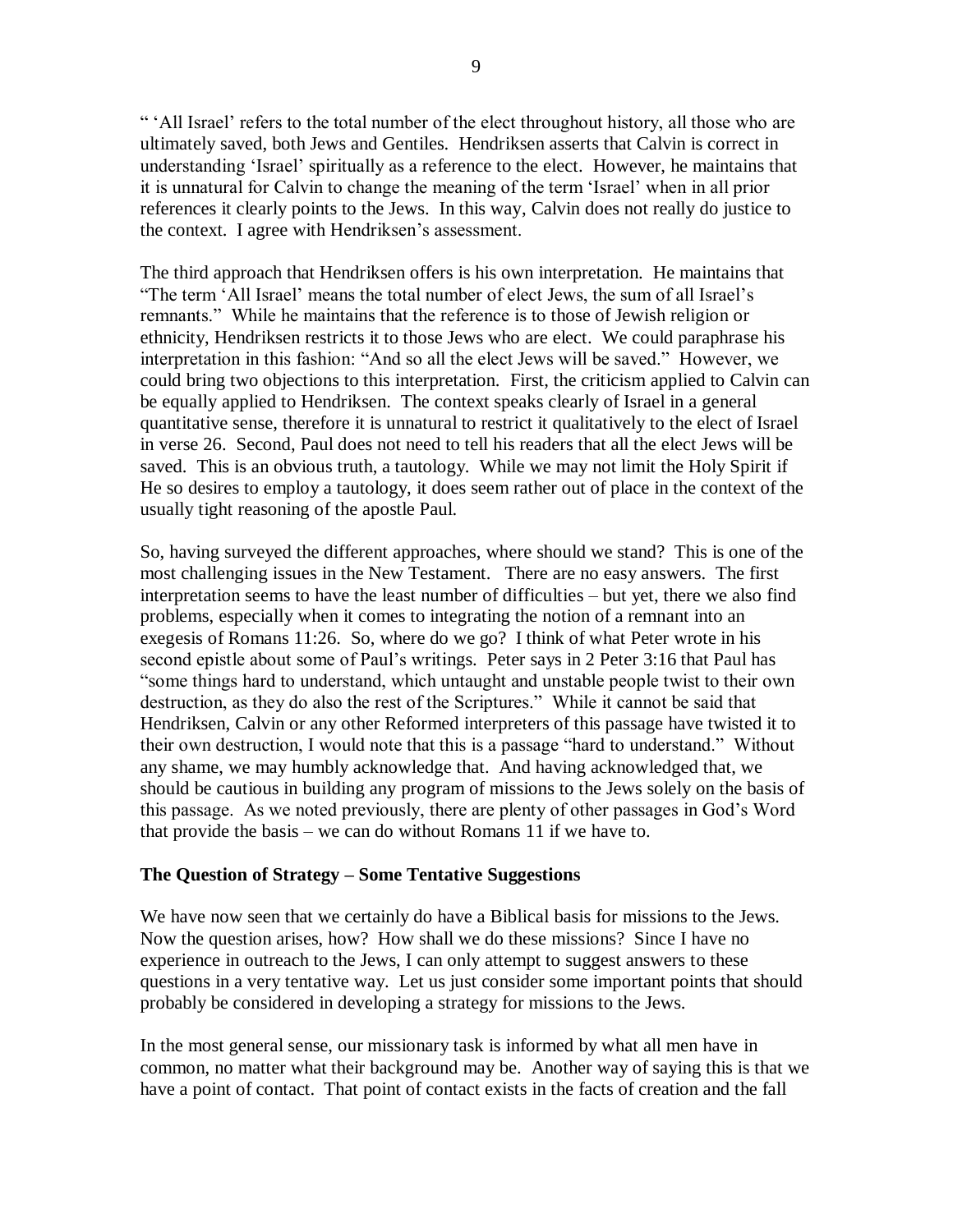into sin. We could summarize this with those Latin expressions used by Calvin and others, *sensus divinitatis* (sense of divinity) or *semen religionis* (seed of religion). All unbelievers have some inkling of God"s existence, some understanding that there is a Judge who will mete out justice. This is clearly portrayed by Paul in Romans 1:18-23. All of humanity knows God, including the Jews.

However, with the Jews we can go one step further. The reason is that there is more in common between Christians and Jews than between Christians and other unbelievers. The Jews have their Scriptures, what we call the Old Testament. If we examine the missionary sermons to the Jews recorded for us in Acts, then we see that the apostles are constantly referring to this common ground of revelation. It would seem that we must do the same today in our outreach to the Jews. What would set our missions to the Jews apart from missions to followers of other world religions would be the fact that we lay special emphasis upon the Old Testament. In particular, we would do our best to show that the Old Testament points to Jesus of Nazareth, the Messiah who has already come and accomplished salvation for God"s people. The Old Testament has to be preached in the light of the New Testament.

Closely connected to that is another important point. Judaism esteems the Old Testament as revelation from God. However, they also regard very highly the writings of the various Rabbis. There are the Talmuds, which are a commentary of sorts on the Old Testament. Midrash is a sub-category of the Talmud, and it concentrates on the law. The Mishnah codified the law of Moses in a topical form. Finally, there are the Targumim, Aramaic paraphrases of the Old Testament. Because of the importance of these documents for Judaism, it would be a helpful part of our strategy to be familiar with them. Understanding these documents will help us recognize Jewish ways of thinking and reasoning.

Further, we should never assume that the god of contemporary Judaism is the God of the Bible. In North American circles, it is common to speak about our Judeo-Christian heritage – which can be understood as saying that Jews and Christians worship the same God. Let us be clear on this. Judaism is monotheistic – this is a cornerstone of Judaism. They will hear nothing of a God who is three persons in one being. On the other hand, trinitarianism is intrinsic to Christianity. The Jews do not worship God the Father either – in fact, the notion of God being our Father is foreign to Judaism. In view of all this, we must conclude that we may not view Judaism as a truncated Christianity. Though there is a partially shared revelation in the Old Testament, contemporary Judaism is an entirely separate religion. We cannot therefore vaguely appeal to God in our evangelism of the Jews and expect that they will be on the same page.

Another consideration needs to be taken into account. This involves the diversity of Jewish people around the world. First, Judaism is not a monolithic entity any more than Christendom is. There are many varieties of Judaism, each of which may require a specialized approach and strategy. Historically, there was a distinction between Ashkenazi Jews and Sephardic Jews. In more modern times, we find Reform, Orthodox, Ultra Orthodox, Modern Orthodox, Liberal and Conservative Jews. There are also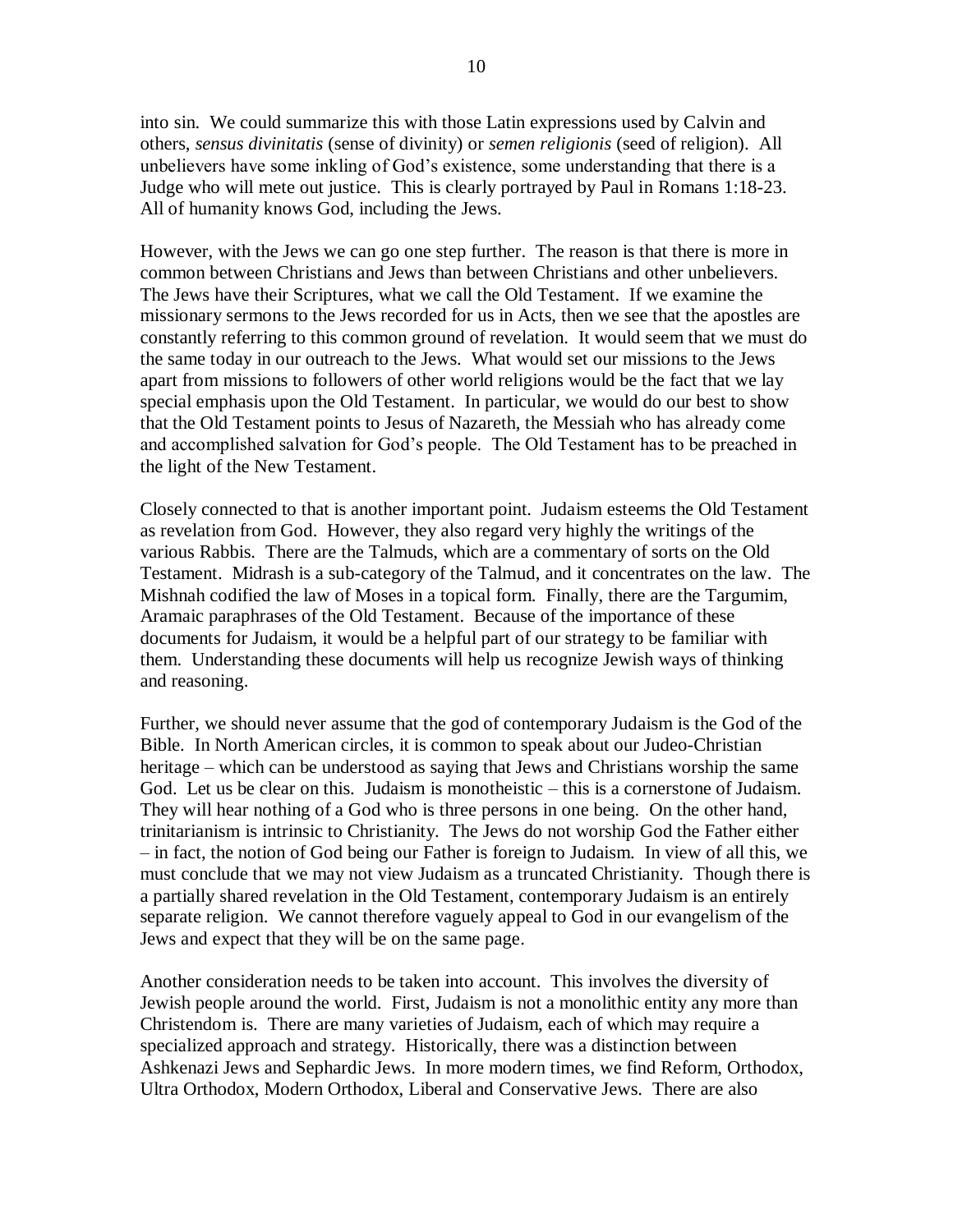Hassidic Jews and large numbers of secular Jews – Jews for whom their Jewishness is only a matter of ethnicity. All of this means that the Reformed missionary among Jews has to know among what kinds of Jews he is working. This is another factor that prevents us from getting too detailed here regarding the approach that needs to be taken. This becomes even more complicated when we consider that Jews are found in many cultures around the world. Though not to be identified, culture and religion always have to be studied on the same page. We have to appreciate that a Conservative Jew living in Pittsburgh may need to be approached differently than a Conservative Jew who lives in Rio de Janeiro. Though they are both Jews, as human beings they will be affected in some way by the culture in which they live. Naturally, this holds true for all people, regardless of religion.

Two more points before we conclude. The first is that we remain conscious of what has happened in the last 50 to 60 years. The holocaust of Nazi Germany did nothing to help the cause of Christian missions among the Jews. Anti-Semitism is a charge that easily gets thrown around in our day. As a result, Christian missionaries are limited in what they can do in the state of Israel. Jews who do convert to Christianity are severely ostracized. The world in which we live needs to be taken into account as we approach the Jews with the saving grace of Jesus Christ. The gospel is a stumbling block as it is, we do not want to add offense where there need be no offense. Practically speaking, this consideration would lead us to be as non-abrasive and non-confrontational as we can. Like in so many other situations, the best approach is probably relational, building relationships of love and trust with individual Jews. If we do this, we will have many opportunities to give the gospel and we will never be open to the charge of anti-Semitism. Rather, we will be doing everything we can for the welfare of the Jews. George Knight put it well when he said, "There is one thing and only one thing that we must communicate to all men, and that is Christ. To refrain from doing so…is a form of religious anti-Semitism which is as basically evil as the philosophy of the Nazis." $^{22}$ 

Finally, we are Reformed Christians. As Reformed believers, we hold to the importance of God"s covenant. After all, the covenant forms the Scriptural basis of our life before God. In many ways, the covenant defines what it means to be Reformed (though by no means exclusively or ultimately). The emphasis of the Reformed faith on the covenant should be advantageous as we reach out to the Jews. Why? Because, historically speaking, the covenant is also a fundamental belief in Judaism. The notion that the Jews are God"s special people, chosen from among the nations, is prominent in Judaism. The sensitivity to the importance of belonging is paralleled in the Reformed faith. More than one convert to the Reformed faith has noted these parallels. What this means is that Reformed believers are in a special place to reach out to the followers of Judaism. More than other Christians, Reformed believers have the theology in place that will facilitate the conversion of many Jews to faith in the Messiah, Jesus Christ. But will we seize the day? That's a question for all of us to consider...

Yes, we occasionally pray for the conversion of the Jews. But should not the preceding motivate us to make it a more regular matter for prayer? Furthermore, what are we doing

<sup>22</sup> Quoted by Ross, *op.cit*., p.194.